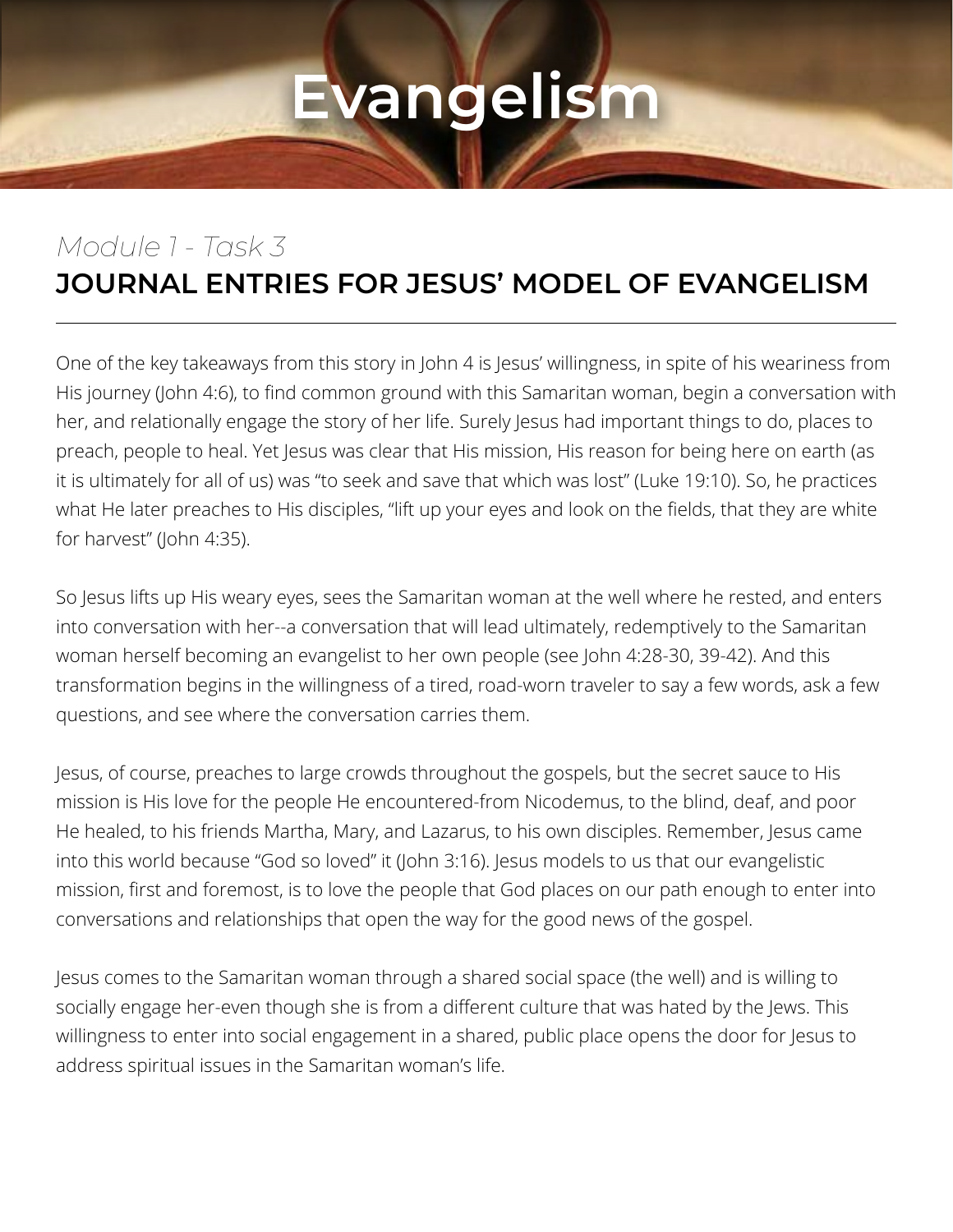What can we learn from Jesus' technique of engaging the Samaritan woman in this shared, public social space of Jacob's well?

Where are the shared social spaces within your community and workplace--the public places where people gather together and engage in conversation?

What are some ways you can be intentional about engaging others in these shared, public social spaces in your community and workplace?

One of the best ways to find opportunities to open conversations and offer friendship to others is to pray for these opportunities. Watch Dr. Evans' video response to the following question: "What is the best first step to take to begin sharing my faith with others?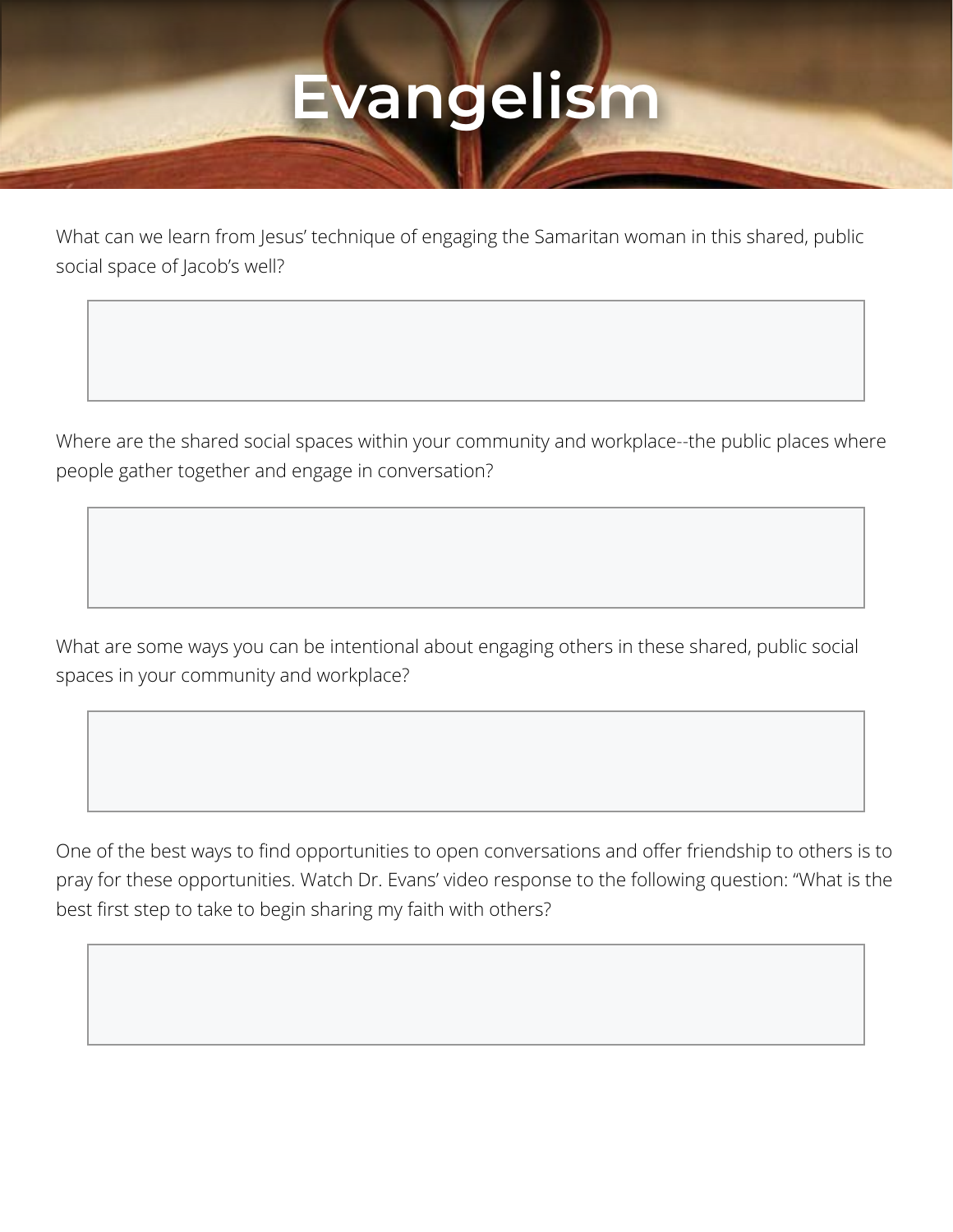Who are some people you already know that you can begin praying for opportunities to have good conversations that lead to an open door for the gospel?

In their book The Art of Neighboring, Jay Pathak and David Runyon describe the impact you can have simply by getting to know your neighbors and praying for them regularly. Often it will open the most natural doors for you to share the gospel. These authors recommend beginning with a simple exercise: drawing a tic-tac-toe diagram with your house or apartment in the middle block of the diagram and filling in the other blocks with the names of your neighbors. Try this out.

Are you able to fill in first and last names for the other blocks surrounding your home or apartment? Do you know who your neighbors are and do they know you? Then, ask yourself a follow-up question: do your neighbors know you are a Christian?

One of the clearest ways that Jesus built relationships with others is His habit of eating and fellowshipping with others at a table (see Luke 7:36-50; 11:37-44; 14:1-35). Though Jesus did not have His own home or table, He practiced hospitality by eating with others and opening up lifechanging conversations with the people who joined Him at the table. Read this brief article on what the author calls "The Key to Evangelism in the 21st century".